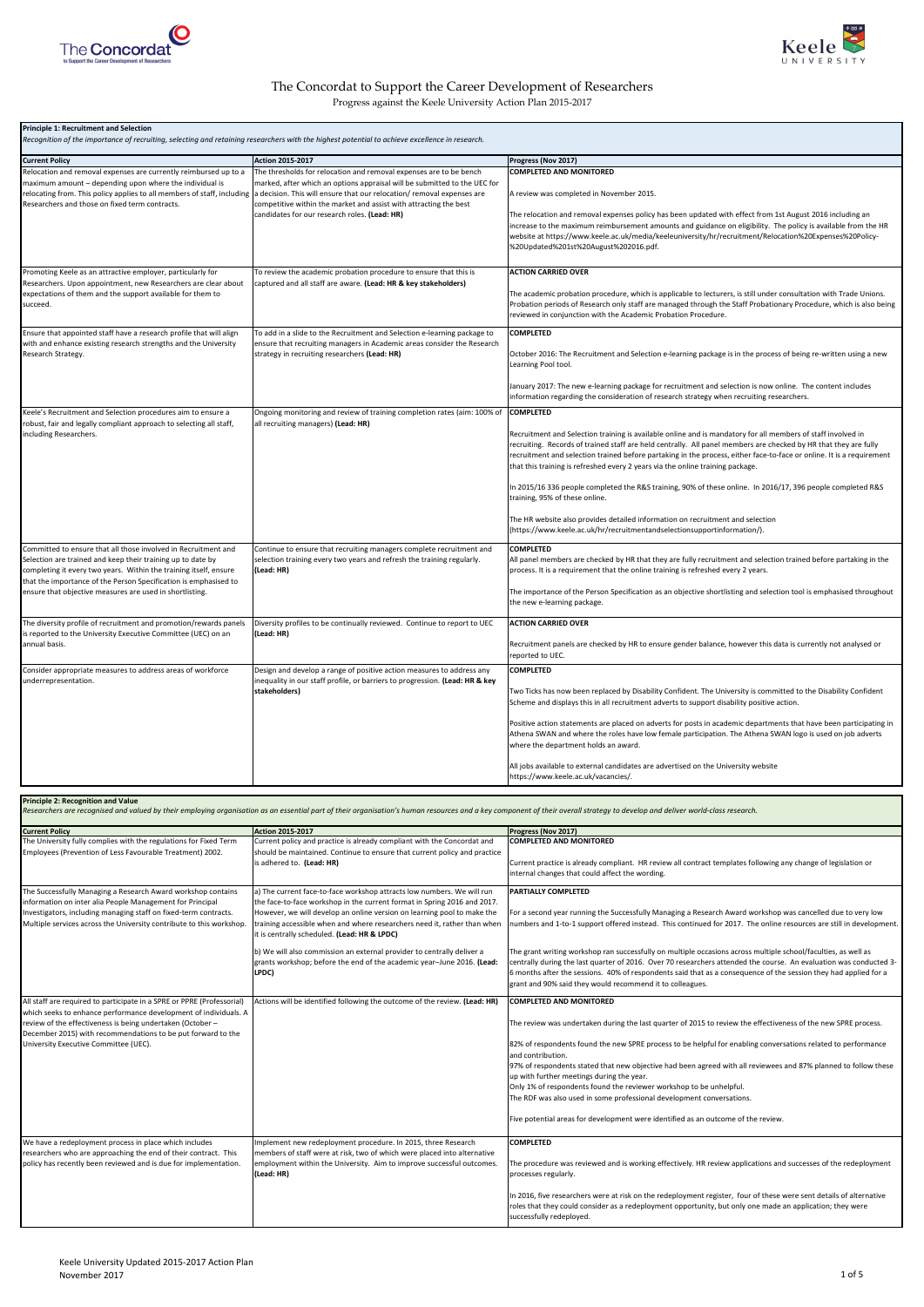The new Personal and Professional Development (PPD) for Postdoctoral Researchers workshop (October 2015) is introductory and therefore best suited for new ECRS. It was promoted via the LPDC website and the new Postdoc Forum (a staff-led group). developed for April 2016 into the October 2016 workshop. Promote the October 2016 workshop directly to research staff via email. Once promotion of the workshop has been improved and content enhanced for 2016, review attendance data and feedback to assess if the workshop

should run semesterly and how to increase reach and improve content for

The PDP resources were incorporated into the October 2016 workshop, which was promoted to research staff via

email. However, due to a lack of interest, the October 2016 workshop was cancelled.

This workshop is due to be reviewed.

In addition to these, the Personal Effectiveness suite of courses are offered to all staff of the University covering personal and professional skills, including assertiveness, communication, dealing with conflict, project management, dealing with change. In 2016/17, 31 members of research staff attended at least one of these courses. b) In 2015-16 we are inviting HEaTED (an organisation dedicated to supporting professional development of Technical staff) onto the Keele campus to run training courses in areas of relevance to research. We will evaluate the value of the HEaTED offer to support our researcher community. Two short courses on Looking after your microscope and Health and Safety were held at Keele. Keele is a full member of HEaTED which means that all technical staff, including those involved with research have member of the organisation. This gives them access to networks, online course and a range of resources on professional development and career progression. Network events are advertised frequently via the LPDC weekly digest email, with 8 events being advertised during 2016/17. There has also been a webpage added to the LPDC pages about HEaTED. https://www.keele.ac.uk/lpdc/technical/heated. c) Develop Successfully Managing a Research Award into an online learning |Due to a change in staff, the online version of Managing a Research Award is yet to be implemented. A review is pool course (see Section B). underway to decide on whether to make this an online course or a suite of online materials that can be referenced as required. This action has been carried over into the 2017-2019 plan. d) The ability to book workshops through Keele People will mean that research staff can easily filter what is of relevance to their needs. The new Keele People system is now up and running and provides the ability for research staff and PGR to search for courses relevant to their needs and to book onto courses. e) Increase the number of research staff taking up training and development offered through the LPDC by at least 15% between November 2015 and November 2017. In 2013-2015, 518 research staff engaged in workshops offered through the LPDC. In 2015-2017, this number rose by 66% to 863. f) Sustain and develop existing relationships with training providers and develop new relationships to extend the range of workshops on offer. **(Lead: LPDC)** The LPDC uses eight external facilitators to run workshops, of which four are new since Nov 2015. Keele now has a set of easy to use templates to help manage or lead a project and a Leading Projects workshop is available as an open or bespoke programme. Contact Research Support Services to inform them of the new project management methodology, website and tools for sharing with the researcher community. Project management information and links to the **COMPLETED AND MONITORED**

2017 delivery. **(Lead: LPDC)** Research staff can develop the transferable skills that they need to be effective researchers and highly-skilled professionals through accessing subject-specific support through their RI/FRO and a broad range of training and development through the LPDC (both face-toface and online). 100% of LPDC researcher workshops are mapped to the RDF. a) The number of LPDC courses aimed specifically at research staff is not extensive, though has increased over the last 2 years (e.g. in the areas of IP, Impact and Engagement, and research ethics). Through examining the results of the October 2015 researcher survey we can further develop our offer in areas that research staff have identified as a training need (for example, enlisting external providers to centrally deliver media training and a grants workshop). **PARTIALLY COMPLETED** There are just over 400 courses a year offered by the LPDC. A new Researcher Developer has been appointed to focus purely on the career development of researchers. Since October 2015, external providers have been brought in to deliver workshops including sessions on grant writing, writing for The Conversation, writing for publication and writing a book proposal.





| Where promotions are considered, this is through a formal panel                                                                              | Current policy and practice is already compliant with the Concordat and                                                                                               | <b>COMPLETED</b>                                                                                                                                                                         |
|----------------------------------------------------------------------------------------------------------------------------------------------|-----------------------------------------------------------------------------------------------------------------------------------------------------------------------|------------------------------------------------------------------------------------------------------------------------------------------------------------------------------------------|
| which takes account of expertise and experience to ensure a fair                                                                             | should be maintained. Continue to run workshops to support individuals                                                                                                |                                                                                                                                                                                          |
| process. The diversity of applicants and successful promotees is                                                                             | who are considering promotion. (Lead: HR)                                                                                                                             | The promotions panel sit on an annual basis and the diversity statistics are reviewed by University Executive                                                                            |
| recorded and reported upon.                                                                                                                  |                                                                                                                                                                       | Committee (UEC). This takes place between September and December each year.                                                                                                              |
|                                                                                                                                              |                                                                                                                                                                       |                                                                                                                                                                                          |
|                                                                                                                                              |                                                                                                                                                                       | An annual promotion workshop is run by HR every June to help enable academic staff to prepare for promotion.                                                                             |
|                                                                                                                                              |                                                                                                                                                                       | The workshop is designed for Lecturers, Teaching Fellows and Researchers, regardless of their length of service,                                                                         |
|                                                                                                                                              |                                                                                                                                                                       | contract type or experience, who are interested in working towards the Senior level. Online guidance is also                                                                             |
|                                                                                                                                              |                                                                                                                                                                       | available at                                                                                                                                                                             |
|                                                                                                                                              |                                                                                                                                                                       | https://www.keele.ac.uk/hr/policiesproceduresandguidance/rewardpromotions/seniorlecturerseniorteachingfellow/                                                                            |
|                                                                                                                                              |                                                                                                                                                                       |                                                                                                                                                                                          |
|                                                                                                                                              |                                                                                                                                                                       | In 2016, 42 delegates attended a University promotions workshop. A separate promotions workshop was also held in                                                                         |
|                                                                                                                                              |                                                                                                                                                                       | October 2015 for academic staff in Nursing and Midwifery (9 participants), where a particular need had been                                                                              |
|                                                                                                                                              |                                                                                                                                                                       | identified.                                                                                                                                                                              |
|                                                                                                                                              |                                                                                                                                                                       |                                                                                                                                                                                          |
|                                                                                                                                              |                                                                                                                                                                       | In 2017, a total of 64 people attended a University promotions workshop - 36 delegates attended a promotion                                                                              |
|                                                                                                                                              |                                                                                                                                                                       | workshop to the senior level (SL, STF, SRF) and 28 delegates attended a promotion to Prof/Reader workshop.                                                                               |
|                                                                                                                                              |                                                                                                                                                                       |                                                                                                                                                                                          |
| Development and support to build leadership capability and                                                                                   | Following successful one-day event for Research Leaders from across the                                                                                               | <b>COMPLETED</b>                                                                                                                                                                         |
| capacity in line with the requirements of the new research                                                                                   | university, a further event to be developed for potential research leaders.                                                                                           |                                                                                                                                                                                          |
| leadership and management structures.                                                                                                        | Event will be delivered between January and May 2016. (Lead: LPDC)                                                                                                    | The 'Building a Vibrant Research Culture' and 'Next Generation of Research Leaders' events ran in 2016, with 59 and                                                                      |
|                                                                                                                                              |                                                                                                                                                                       | 62 attendees respectively. Bespoke in-house development programmes for strategic research leaders and for                                                                                |
|                                                                                                                                              |                                                                                                                                                                       | researchers leading subject/discipline groups are being developed in partnership with the LFHE.                                                                                          |
|                                                                                                                                              |                                                                                                                                                                       |                                                                                                                                                                                          |
|                                                                                                                                              |                                                                                                                                                                       |                                                                                                                                                                                          |
| <b>Section C: Support and Career Development</b>                                                                                             |                                                                                                                                                                       |                                                                                                                                                                                          |
|                                                                                                                                              | Principle 3: Researchers are equipped and supported to be adaptable and flexible in an increasingly diverse, mobile, global research environment.                     |                                                                                                                                                                                          |
|                                                                                                                                              | Principle 4: The importance of researchers' personal and career development, and lifelong learning, is clearly recognised and promoted at all stages of their career. |                                                                                                                                                                                          |
|                                                                                                                                              |                                                                                                                                                                       |                                                                                                                                                                                          |
| <b>Current Policy</b>                                                                                                                        | <b>Action 2015-2017</b>                                                                                                                                               | Progress (Nov 2017)<br><b>ACTION CARRIED OVER</b>                                                                                                                                        |
| Faculties and RIs induct new research staff. All new staff (regardless<br>of role) undertake a Welcome to Keele session as part of the Keele | The LPDC to explore how it can better support RI/FROs in the induction of<br>research staff – for example by creating a research staff specific version of            |                                                                                                                                                                                          |
|                                                                                                                                              |                                                                                                                                                                       |                                                                                                                                                                                          |
| Knowledge programme. Analysis of attendance data shows that it is the current induction checklist. (Lead: LPDC)                              |                                                                                                                                                                       | Due to a change of staff, the research staff specific induction checklist has not been implemented. However, plans                                                                       |
| reaching 97% of new staff. A Research Ethics workshop runs 3 times<br>per year as part of the Keele Knowledge programme for new staff.       |                                                                                                                                                                       | are in place to consider drafting a researcher induction checklist for consultation. Additionally, investigation of how<br>managers are made aware of checklists in general is required. |
|                                                                                                                                              |                                                                                                                                                                       |                                                                                                                                                                                          |
| Elements of induction - such as E&D training - are also available                                                                            |                                                                                                                                                                       |                                                                                                                                                                                          |
| online via Learning Pool.                                                                                                                    |                                                                                                                                                                       |                                                                                                                                                                                          |
|                                                                                                                                              |                                                                                                                                                                       |                                                                                                                                                                                          |
| The new Personal and Professional Development (PPD) for                                                                                      | Incorporate the new PDP resources for researchers that are being                                                                                                      | <b>PARTIALLY COMPLETED</b>                                                                                                                                                               |

The Project Management methodology and templates are available on the LPDC website. new website to be shared on RSS website and with RIs/ FROs by end of December 2015 **(Lead: LPDC)**

The LPDC is delivering regular workshops on Effective Project Leadership to support the use of the internal project management process. These courses run three-four times a year and are regularly fully subscribed. Since Nov 2015, 82 people have attended the course.

| Anonymous data on centrally-provided workshop attendance is fed<br>back to University Postgraduate Research Committee. We have<br>found this a useful process in developing our postgraduate<br>researcher offer and monitoring year on year engagement and<br>trends.  | Collect and analyse anonymous data on the attendance of research staff at<br>workshops and report forward to Research Committee, so that we can<br>develop our research staff offer and monitor year on year engagement<br>and trends. Aim to increase the number of research staff taking up training<br>and development offered through the LPDC by at least 15% between<br>November 2015 and November 2017.<br>Investigate how the current records system and the Keele People system<br>(that we are moving to) can extract research staff data from data on<br>academic staff in general. As research staff may fall under a range of job<br>titles, we need to ensure that we are capturing the relevant information.<br>(Lead: LPDC and HR) | The course uses the project management templates and methodology which are available on the LPDC website at<br>https://www.keele.ac.uk/lpdc/resourcesarchive/projectleadership/<br><b>ACTION CARRIED FORWARD</b><br>Reports to Research Committee are not yet established. A new records system was implemented in August 2016, but<br>issues have arisen in the data that is available and cross-referable. However, reports on PGR attendance numbers<br>are submitted to University Postgraduate Committee and then up to University Research Committee. |
|-------------------------------------------------------------------------------------------------------------------------------------------------------------------------------------------------------------------------------------------------------------------------|----------------------------------------------------------------------------------------------------------------------------------------------------------------------------------------------------------------------------------------------------------------------------------------------------------------------------------------------------------------------------------------------------------------------------------------------------------------------------------------------------------------------------------------------------------------------------------------------------------------------------------------------------------------------------------------------------------------------------------------------------|-------------------------------------------------------------------------------------------------------------------------------------------------------------------------------------------------------------------------------------------------------------------------------------------------------------------------------------------------------------------------------------------------------------------------------------------------------------------------------------------------------------------------------------------------------------|
|                                                                                                                                                                                                                                                                         |                                                                                                                                                                                                                                                                                                                                                                                                                                                                                                                                                                                                                                                                                                                                                    |                                                                                                                                                                                                                                                                                                                                                                                                                                                                                                                                                             |
| The LPDC and Careers and Employability Service annually deliver<br>Broadening Horizons which takes a broad-minded approach to<br>researcher careers. In Spring 2015, Broadening Horizons ran as two<br>separate courses (one for PGRs and one for ECRs) and was adapted | We annually review and refresh this course to make it more attractive and<br>accessible to our researchers. For 2016 delivery we have moved to 2 half<br>days, to allow a week in between delivery to process and reflect upon<br>learning and undertake preparatory tasks. (LPDC and Careers and                                                                                                                                                                                                                                                                                                                                                                                                                                                  | <b>COMPLETED</b><br>In March 2017, the Broadening Horizons course ran as 1 full day with both PGRs and ECRs in attendance. The course<br>will be reviewed for the academic year 2017/18.                                                                                                                                                                                                                                                                                                                                                                    |
| from a 2 day course to 1 day, in recognition of time constraints on<br>busy researchers.                                                                                                                                                                                | Employability)                                                                                                                                                                                                                                                                                                                                                                                                                                                                                                                                                                                                                                                                                                                                     |                                                                                                                                                                                                                                                                                                                                                                                                                                                                                                                                                             |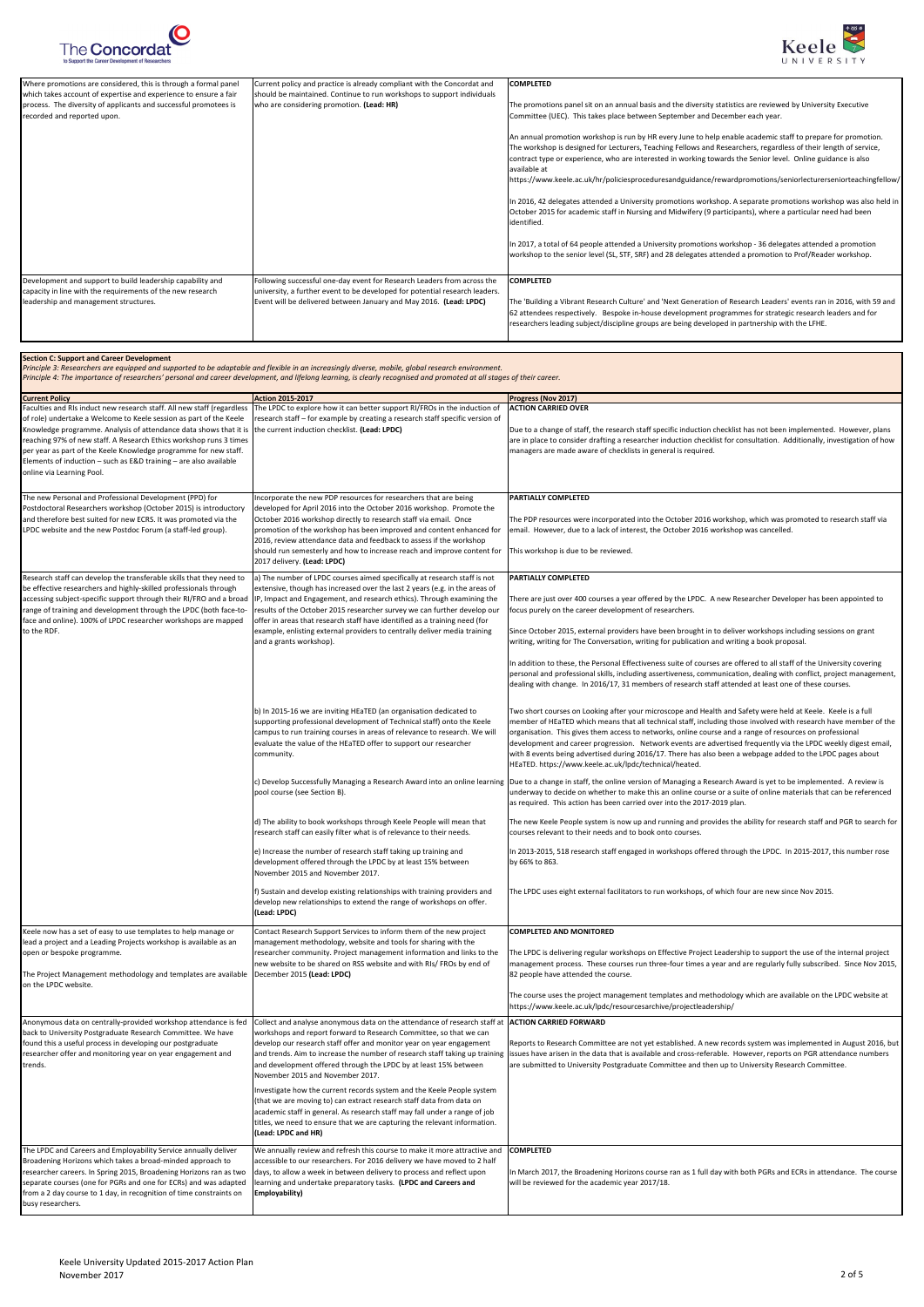



| Staff access advice on career management from their line manager<br>RI/ Faculty Research Office and Research Support. The LPDC and<br>Careers deliver Broadening Horizons annually.<br>An annual email to research staff is sent out from the LPDC in<br>November to highlight local and national career and professional<br>development opportunities available.                                                                                                                                                                                                                                                                                                                                                                                                 | LPDC to scope careers support practice for early career researchers in the<br>sector and use this to inform discussion with key University stakeholders,<br>with a view to making any necessary changes for the start of the 2016/17<br>academic year. (Lead: LPDC)                                                                                                                                                                                                                                                                                                    | <b>COMPLETED</b><br>A scoping questionnaire was circulated to HEIs to gather information on careers support practice for early career<br>researchers in the sector. Unfortunately the response rate was low and there is insufficient information to make<br>changes based on the responses.                                                                                                                                                                                                                                                                                                                                                                                                                                                                                                                                                 |
|-------------------------------------------------------------------------------------------------------------------------------------------------------------------------------------------------------------------------------------------------------------------------------------------------------------------------------------------------------------------------------------------------------------------------------------------------------------------------------------------------------------------------------------------------------------------------------------------------------------------------------------------------------------------------------------------------------------------------------------------------------------------|------------------------------------------------------------------------------------------------------------------------------------------------------------------------------------------------------------------------------------------------------------------------------------------------------------------------------------------------------------------------------------------------------------------------------------------------------------------------------------------------------------------------------------------------------------------------|----------------------------------------------------------------------------------------------------------------------------------------------------------------------------------------------------------------------------------------------------------------------------------------------------------------------------------------------------------------------------------------------------------------------------------------------------------------------------------------------------------------------------------------------------------------------------------------------------------------------------------------------------------------------------------------------------------------------------------------------------------------------------------------------------------------------------------------------|
| Support and development re. research impact is provided by the<br>RI/FROs, DEP and LPDC.<br>The LPDC piloted Vitae's Making Your Mark - Introduction to Impact<br>and Engagement course in 2013 and it is scheduled as part of our<br>offer for January 2016.                                                                                                                                                                                                                                                                                                                                                                                                                                                                                                     | Engaging Researcher continues to run annually. Making your Mark is taking COMPLETED<br>place in January 2016 and will be delivered by the facilitator who ran the<br>2013 pilot workshop. (Lead: RI/FRO, DEP & LPDC)                                                                                                                                                                                                                                                                                                                                                   | The Engaging Researcher and Making your Mark both ran in 2016 & 2017 attracting 29 and 13 researchers<br>respectively. These two courses are reviewed annually as part of the LPDC's offer to researchers.                                                                                                                                                                                                                                                                                                                                                                                                                                                                                                                                                                                                                                   |
| The University is piloting an Impact Acceleration Fund to accelerate<br>and catalyse all types of non-academic research impact and<br>enhance the process of getting research outcomes into<br>beneficiaries and wider society. All researchers across<br>Faculties/Schools and Research Institutes are eligible to apply for<br>funding to support the full range of non-academic research impact<br>activities.                                                                                                                                                                                                                                                                                                                                                 | mpact Acceleration Fund Pilot is underway (Lead: DEP)                                                                                                                                                                                                                                                                                                                                                                                                                                                                                                                  | <b>COMPLETED</b><br>The Impact Acceleration Fund pilot was launched in 2015/6 with the purpose to accelerate and catalyse all types of<br>non-academic research impact. The pilot received a total of 27 applications and 17 projects from across all three<br>faculties were funded.<br>A second round of Impact Acceleration funding has been proposed with a more targeted focus of supporting and<br>developing REF submitable Impact Case Studies.                                                                                                                                                                                                                                                                                                                                                                                      |
| Writing for publication workshops were delivered by an external<br>facilitator in November 2013 and will be again delivered in February<br>2016. In October 2015 a member of LPDC staff undertook training<br>in delivering writing retreats.                                                                                                                                                                                                                                                                                                                                                                                                                                                                                                                     | LPDC to work with RIs/FROs and staff in establishing the most appropriate<br>way to deliver writing support in their area, such as research staff only<br>provision; staff and PGRs together; Faculty-specific; cross-discipline, etc.<br>To begin, run a workshop enabling the sharing of current practice around<br>writing retreats; outlining the structured writing retreat model; and<br>leading a mini-retreat by the end of the academic year. Ensure that there<br>is representation from across the FROs/RIs<br>(Lead: LPDC working with RIs/FROs and staff) | <b>COMPLETED</b><br>Writing retreats have been delivered monthly by the LPDC since June 2016 and are very popular, with many being<br>close to or fully subscribed.<br>Localised events are also run within Schools and include full-day, half-day and lunchtime writing retreats. More<br>work is required to see if this practice can be extended to other schools and RIs.<br>A Writing for Publication workshop, delivered by an external facilitator, ran in February 2016 and May 2017 with a<br>total of 73 attendees from across the University, including 25 PGRs. These courses were oversubscribed and<br>requests have been received asking when they will be running again.<br>Writing a Book Proposal, delivered by an external facilitator, ran for the first time in May 2017 and attracted 14<br>research staff and 3 PGRs. |
| Keele has created the post of Research Support Librarian<br>(November 2014). The role includes: providing advice and support<br>on information resources and literature searching; offering training<br>on Keele's reference management software, RefWorks; and fielding<br>enquiries on Open Access publishing, the Keele Research Repository<br>and copyright. The Research Support Librarian is running a range of<br>workshops for research staff and postgraduate research students,<br>advertised via the LPDC, including sessions on RefWorks and on<br>Publishing Research Open Access Using the Keele Publications<br>Database. They have also delivered a half-day workshop on<br>databases as part of the Postgraduate Researcher Development<br>Days. | To continue running workshops. (Lead: Research Support Librarian)                                                                                                                                                                                                                                                                                                                                                                                                                                                                                                      | <b>COMPLETED</b><br>There are now two Research Support Librarians in post.<br>A number of courses have been run by them which are of relevance to researchers and have good turnouts. These<br>courses include:<br>Publishing your Research Open Access with the Keele Publications Database<br>* RefWorks Basic<br>RefWorks Advanced<br>Impact Factors for Research<br>PGR (2016) / Researcher (2017) Summer School sessions on:<br>- Literature Searching & Reference Management<br>- RefWorks<br>- Impact<br>The workshops and the attendance are reviewed annually.                                                                                                                                                                                                                                                                      |
| The annual Staff Performance Review and Enhancement (SPRE)<br>scheme applies to all staff.                                                                                                                                                                                                                                                                                                                                                                                                                                                                                                                                                                                                                                                                        | Ensure researchers on fixed-term contracts participate in SPRE as<br>mandated in Keele's Fixed-term Working<br>Policy and Procedure. Ensure that 100% of Research Staff<br>undertake/engage with SPRE process. (Lead: HR)                                                                                                                                                                                                                                                                                                                                              | <b>ACTION CARRIED FORWARD</b><br>2015 completion rate for the University 87.3%<br>2016 completion rate for the University 93.21%<br>2017 completion rate for the University 95%<br>A questionnaire was sent out to all SPRE reviewers in October 2015 to gather feedback on the SPRE process. As a<br>result of this, the associated forms, guidance notes and existing training packages were revised.                                                                                                                                                                                                                                                                                                                                                                                                                                      |
| All research staff have a mentor.                                                                                                                                                                                                                                                                                                                                                                                                                                                                                                                                                                                                                                                                                                                                 | Further develop the Mentoring at Keele resources to support mentoring<br>within a research context.<br>Ensure mentoring training highlights resources available to support the<br>personal and professional development of researchers.<br>Develop current Meaningful Mentoring workshop to offer a research<br>specific core workshop. Provide separate research mentoring workshop/s<br>between January and March 2016. (Lead: LPDC)                                                                                                                                 | PARTIALLY COMPLETED<br>The Keele Coaching Framework has gone live and resources are available on mentoring.<br>https://www.keele.ac.uk/lpdc/keelecoachingandmentoring/<br>The Meaningful Mentoring workshop now talks about mentoring in an academic context. However, there hasn't<br>been any training offered specifically for researchers, rather than for those in academic roles.<br>An external facilitator, David Clutterbuck is scheduled to run a mentoring masterclass in December 2017.                                                                                                                                                                                                                                                                                                                                          |
| The Learning and Professional Development Centre provides a<br>Professional Development Toolkit for staff. The new PPD for Post<br>Docs workshop promoted Vitae's Professional development<br>planning for researchers online course (PDP ROC) and the RDF.                                                                                                                                                                                                                                                                                                                                                                                                                                                                                                       | Review Personal and Professional Development resources and activity for<br>end of December 2015.<br>Develop a set of Personal and Professional Development resources for<br>researchers on the LPDC website for April 2016. (Lead: LPDC)                                                                                                                                                                                                                                                                                                                               | <b>COMPLETED</b><br>A webpage has been added to the LPDC site, detailing the resources available to researchers through Vitae, including<br>the RDF and PDP ROC. https://www.keele.ac.uk/lpdc/research/vitaeresources/<br>There is also a section detailing other external resources available to researchers, including a career development<br>guide and links to external resources. https://www.keele.ac.uk/lpdc/resourcesarchive/researchers/                                                                                                                                                                                                                                                                                                                                                                                           |
| Researchers who teach or demonstrate are provided with teaching<br>support and development via the LPDC and have access to the<br>Keele CPD route to HEA Fellow.                                                                                                                                                                                                                                                                                                                                                                                                                                                                                                                                                                                                  | Publish a Teaching Development Framework to clearly articulate the<br>pathways and choices available.                                                                                                                                                                                                                                                                                                                                                                                                                                                                  | <b>COMPLETED</b><br>The Teaching Development Framework was approved in April 2016 and is now available on the Keele website at<br>https://www.keele.ac.uk/policyzone/viewbyowner/humanresourcesandstudentservices/name,153188,en.php                                                                                                                                                                                                                                                                                                                                                                                                                                                                                                                                                                                                         |
| <b>Section D: Researchers' Responsibilities</b>                                                                                                                                                                                                                                                                                                                                                                                                                                                                                                                                                                                                                                                                                                                   | Principle 5: individual researchers share the responsibility for and need to pro-actively engage in their own personal and career development, and lifelong learning.                                                                                                                                                                                                                                                                                                                                                                                                  |                                                                                                                                                                                                                                                                                                                                                                                                                                                                                                                                                                                                                                                                                                                                                                                                                                              |
| <b>Current Policy</b><br>that is available to all staff through the intranet.                                                                                                                                                                                                                                                                                                                                                                                                                                                                                                                                                                                                                                                                                     | <b>Action 2015-2017</b><br>There is a University Policy and Procedure for Research Misconduct   Current policy and practice is already compliant with the Concordat and<br>should be maintained. (Lead: HR and DEP)                                                                                                                                                                                                                                                                                                                                                    | Progress (Nov 2017)<br><b>COMPLETED</b><br>Current policy and practice is compliant with the Concordat. The documentation was updated in September 2016<br>and is reviewed every two years. It is available online at<br>https://www.keele.ac.uk/media/keeleuniversity/hr/disciplinegrievanceandraisingconcerns/Research%20Miconduct%<br>20Policy.final.pdf                                                                                                                                                                                                                                                                                                                                                                                                                                                                                  |
| A Research Ethics workshop runs 3 times per year as part of the<br>Keele Knowledge programme for new staff and is well-attended.                                                                                                                                                                                                                                                                                                                                                                                                                                                                                                                                                                                                                                  | Established with scope to expand the places available to meet demand.<br>(Lead: LPDC and Research Support)                                                                                                                                                                                                                                                                                                                                                                                                                                                             | <b>COMPLETED</b><br>The course continues to run annually, three times a year. In 2015/16, 26 people attended the course and in 2016/17<br>16 people.<br>The course is reviewed annually as part of the review the LPDC researcher training offer.                                                                                                                                                                                                                                                                                                                                                                                                                                                                                                                                                                                            |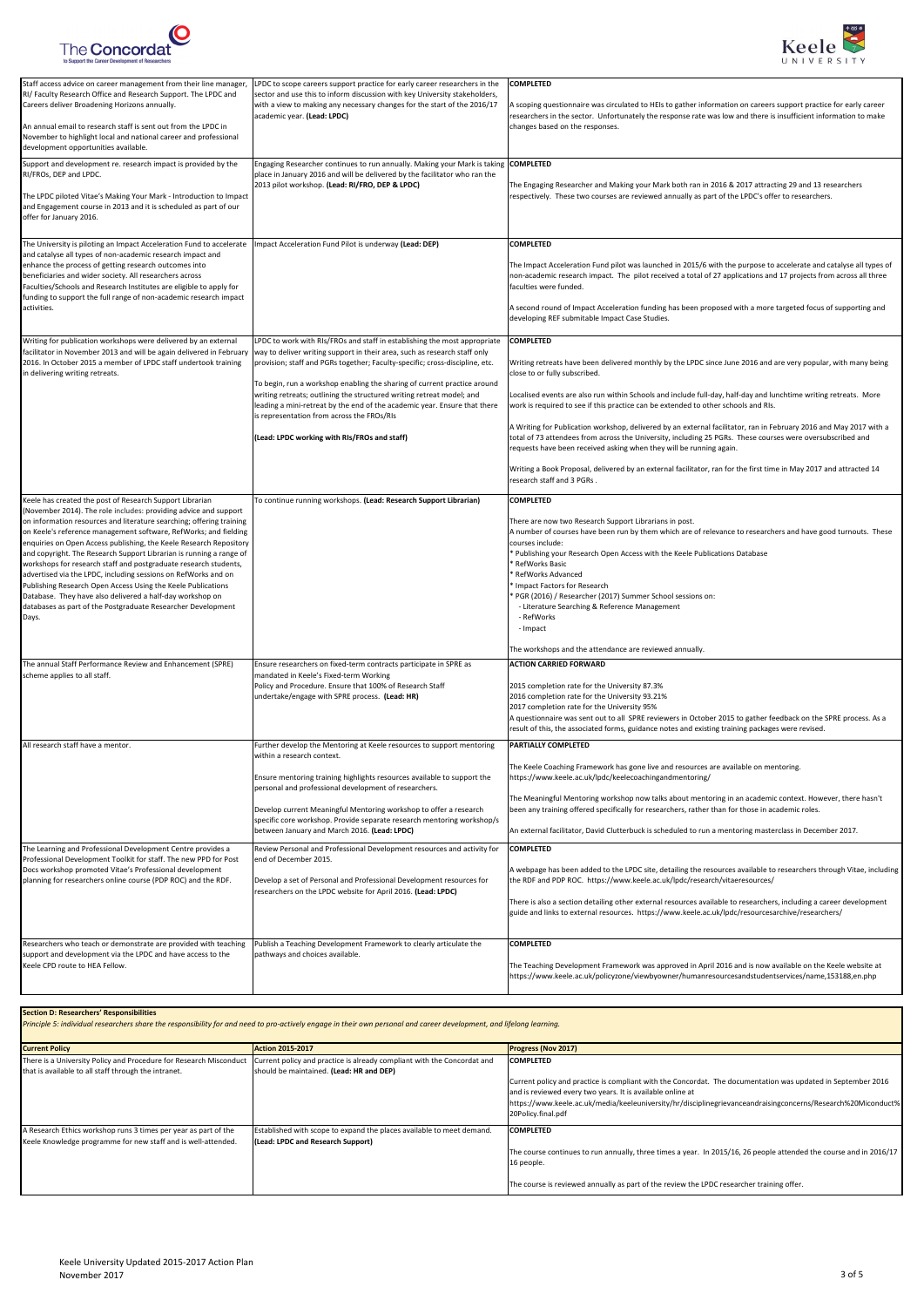



| Researchers' development requirements and activities should be<br>discussed and monitored as part of their SPRE. | Explore how the RDF can better inform SPRE discussions with research<br>staff. (Lead: LPDC and HR)                                                                                                                                                                                      | <b>ACTION CARRIED FORWARD</b><br>A questionnaire was sent out to all SPRE reviewers in October 2015 to gather feedback on the SPRE process. Only<br>10% of the respondents stated that they had used the RDF in their reviews. A proposed area for development,<br>which will be carried forward to the 2017-2019 action plan, is to develop templates and guidance for using<br>professional frameworks (RDF, UKPSF, AUA) within SPRE discussions. |
|------------------------------------------------------------------------------------------------------------------|-----------------------------------------------------------------------------------------------------------------------------------------------------------------------------------------------------------------------------------------------------------------------------------------|-----------------------------------------------------------------------------------------------------------------------------------------------------------------------------------------------------------------------------------------------------------------------------------------------------------------------------------------------------------------------------------------------------------------------------------------------------|
| Researchers can use Pebblepad (e-portfolio) to record their                                                      | Pebblepad was highlighted in the PPD for Post Docs workshop as one<br>Personal and Professional Development planning and CPD activities.   option for reflecting on and recording development. Add this information<br>to the LPDC web resources for researchers webpages. (Lead: LPDC) | <b>COMPLETED</b><br>The LPDC webpage has been updated to include links to resources that researchers can use for their Personal and<br>Professional Development, including PebblePad. https://www.keele.ac.uk/lpdc/resourcesarchive/researchers/<br>A new webpage has been added detailing the resources that are on offer from Vitae.<br>https://www.keele.ac.uk/lpdc/research/vitaeresources/                                                     |
| P workshop now runs annually.                                                                                    | Workshop ran December 2014. Format for delivery during 2015-16<br>academic year to be decided by DEP. (Lead: DEP)                                                                                                                                                                       | <b>IACTION CARRIED FORWARD</b><br>Due to restructuring, the IP workshop hasn't run since December 2014. However, a workshop is scheduled for<br>January 2018 to be delivered jointly by Enterprise and Partnerships and the University solicitors.                                                                                                                                                                                                  |

| <b>Current Policy</b>                                                                                                                                                                                        | <b>Action 2015-2017</b>                                                                                                                                                                                                                                                                                              | Progress (Nov 2017)                                                                                                                                                                                                                                                                                                                                                                                                     |
|--------------------------------------------------------------------------------------------------------------------------------------------------------------------------------------------------------------|----------------------------------------------------------------------------------------------------------------------------------------------------------------------------------------------------------------------------------------------------------------------------------------------------------------------|-------------------------------------------------------------------------------------------------------------------------------------------------------------------------------------------------------------------------------------------------------------------------------------------------------------------------------------------------------------------------------------------------------------------------|
| Where promotions are considered, this is through a formal panel                                                                                                                                              | Current policy and practice is already compliant with the Concordat and                                                                                                                                                                                                                                              | <b>COMPLETED AND MONITORED</b>                                                                                                                                                                                                                                                                                                                                                                                          |
| which takes account of expertise and experience to ensure a fair<br>process. The diversity of applicants and successful promotees is<br>recorded and reported upon.                                          | should be maintained. Maintain current practice. (Lead: HR)                                                                                                                                                                                                                                                          | Following the 2015-2016 promotions round it was noted that the success rate for women applying for promotion to<br>professor was lower than that of male applicants. However, when expressed as a percentage of the pool of available<br>staff there was little difference in terms of gender.                                                                                                                          |
|                                                                                                                                                                                                              |                                                                                                                                                                                                                                                                                                                      | In the 2016-17 promotions round, the success rates for female applicants have been higher than for male applicants<br>at Professorial, Readership and Senior Lecturer level. There were also 3 successful cases for females at Senior<br>Research Fellow level. There was only 1 applicant for promotion to Senior Teaching Fellow from a male, who was<br>successful.                                                  |
|                                                                                                                                                                                                              |                                                                                                                                                                                                                                                                                                                      | The promotions committee, which sits annually now looks at the data in terms of ethnicity, disability and age, as well<br>as gender. However, due to the very small numbers involved it is difficult to draw any conclusions on equality.                                                                                                                                                                               |
| Women are encouraged to apply for promotion to Senior Research                                                                                                                                               | Maintain current practice. (Lead: HR)                                                                                                                                                                                                                                                                                | <b>COMPLETED AND MONITORED</b>                                                                                                                                                                                                                                                                                                                                                                                          |
| roles through the University's promotions procedure. A series of<br>workshops are held each year to provide all relevant staff with the<br>information and tools to apply for promotion.                     |                                                                                                                                                                                                                                                                                                                      | In 2016, 42 delegates attended a University promotions workshop. A separate promotions workshop was also held in<br>October 2015 for academic staff in Nursing and Midwifery (9 participants), where a particular need had been<br>identified.                                                                                                                                                                          |
|                                                                                                                                                                                                              |                                                                                                                                                                                                                                                                                                                      | In 2017, a total of 64 people attended a University promotions workshop - 36 delegates attended a promotion<br>workshop to the senior level (SL, STF, SRF) and 28 delegates attended a promotion to Prof/Reader workshop.                                                                                                                                                                                               |
| The University has a commitment to support gender equality and                                                                                                                                               | Promote and monitor researcher engagement with the Springboard                                                                                                                                                                                                                                                       | <b>COMPLETED</b>                                                                                                                                                                                                                                                                                                                                                                                                        |
| make opportunities available to women researchers and leaders                                                                                                                                                | development programme and the Leadership Foundation for Higher<br>Education Aurora programme.                                                                                                                                                                                                                        | In 2016, 14 people attended the Aurora course and 25 the Springboard course.                                                                                                                                                                                                                                                                                                                                            |
|                                                                                                                                                                                                              | The Keele Forward initiative is being developed to build capacity for and<br>accessibility to leadership/committee roles.<br>(Lead: LPDC)                                                                                                                                                                            | A review of the Springboard course was conducted in August 2016. Five recommendations were made, with the<br>main being that the Springboard programme should continue, with evidence showing that participants have become<br>more adaptable, confident, assertive and have taken on greater responsibility as a consequence of taking part in the<br>programme.                                                       |
|                                                                                                                                                                                                              |                                                                                                                                                                                                                                                                                                                      | LPDC reported on mentoring schemes to the University SAT, stating that the University was on target to meet the<br>Athena SWAN objective of having 50 women on University-wide mentoring schemes by 2017                                                                                                                                                                                                                |
| The University is committed to ensuring staff are appropriately                                                                                                                                              | The LPDC are developing mechanisms to further integrate E&D into the                                                                                                                                                                                                                                                 | <b>COMPLETED</b>                                                                                                                                                                                                                                                                                                                                                                                                        |
| trained in equality and diversity as part of its Equality Objectives<br>and action plan. All new employees receive E&D training as part of<br>their central induction (Keele Knowledge Programme) and E&D is | development of all learning programmes, including the use of Vitae<br>resources to support the researcher community.                                                                                                                                                                                                 | Training on Unconscious Bias & Respect in the Workplace has taken place in Schools/RI's as part of their<br>commitments to Athena SWAN (School of Medicine / Institute of Science and Technology in Medicine and                                                                                                                                                                                                        |
| well embedded into a range of core courses, for example the                                                                                                                                                  | Unconscious Bias training will be offered within the core learning and                                                                                                                                                                                                                                               | Psychology).                                                                                                                                                                                                                                                                                                                                                                                                            |
| Supervisor Development Programme and the PG Certificate in<br>Teaching and Learning. A range of bespoke training has also been<br>undertaken throughout the year.                                            | development offer.<br>(Lead: HR and LPDC)                                                                                                                                                                                                                                                                            | Council and SMG (now ULG) had Unconscious Bias training. In December 2016 workshops on E&D and Unconscious<br>Bias will be held for those in research leadership roles                                                                                                                                                                                                                                                  |
|                                                                                                                                                                                                              |                                                                                                                                                                                                                                                                                                                      | Bespoke sessions on Unconscious Bias have taken place for REF readers. Work is in the planning stage to tackle<br>issues of 'every day sexism' and promote a zero tolerance approach starting with Keele's senior management.                                                                                                                                                                                           |
|                                                                                                                                                                                                              |                                                                                                                                                                                                                                                                                                                      | Equality and Diversity training is included as part of the Keele Welcome workshop, which all new staff must attend.                                                                                                                                                                                                                                                                                                     |
|                                                                                                                                                                                                              |                                                                                                                                                                                                                                                                                                                      | A seminar on student attainment gaps "Critical Explorations of Differential Degree Outcomes: through and beyond<br>'race'" was delivered by the LPDC. Keele staff have been enabled to attend seminars outside of Keele on race<br>equality in order to inform future training sessions.                                                                                                                                |
| Keele participates in a number of external frameworks, such as                                                                                                                                               | A Stonewall submission has been made. An accompanying questionnaire                                                                                                                                                                                                                                                  | <b>COMPLETED AND MONITORED</b>                                                                                                                                                                                                                                                                                                                                                                                          |
| Stonewall Diversity Champions Programme, 'Two Ticks' and Athena<br>SWAN/ gender equality mark charters to raise the profile of the<br>University as an employer of choice.                                   | has been sent out for completion. Awaiting outcome of submission and<br>any recommendations. (Lead: HR)                                                                                                                                                                                                              | In 2016, the University was placed 237/415 in the Stonewall Workplace Equality Index. Recommendations included a<br>need to give more targeted training to managerial staff. This has been taken on board as part of our Unconscious<br>Bias training, for those in leadership roles.                                                                                                                                   |
|                                                                                                                                                                                                              |                                                                                                                                                                                                                                                                                                                      | In 2017, the University was placed 262/439 in the Stonewall Workplace Equality Index. Recommendations again<br>included a need to target training and services more specifically to issues of sexuality and gender identity. Members<br>of the HR team have participated in ECU's training on Improving Experiences of Trans Staff and Students, with the<br>aim of understanding and promoting best practice at Keele. |
|                                                                                                                                                                                                              | Continue with the Athena SWAN programme of activity, supporting the<br>following areas across the University with their Athena Swan submissions:<br>School of Nursing & Midwifery (Bronze) - Nov 2015                                                                                                                | In September 2016, the School of Psychology was awarded a Bronze renewal following submission in April 2016.<br>Some of the submissions have been delayed from the original plan, as Schools have found it difficult to dedicate the<br>required time to the process.                                                                                                                                                   |
|                                                                                                                                                                                                              | School of Law (Bronze) - 2016<br>Research Institute for Primary Care and Health Sciences (Gold) - April<br>2016.<br>School of Psychology (Silver) - 2016<br>Additionally, during 2016, support the resubmissions from the School of<br>Computing & Maths (Bronze) and the School of Pharmacy (Silver). (Lead:<br>HR) | In April 2017, the School of Computing & Mathematics was awarded a Bronze award. iPCHS's Silver was extended<br>but they will need to resubmit in April 2018. The School of Law and the School of Pharmacy applied for awards in<br>April 2017 and both successfully achieved the Bronze award. All schools in the Faculty of Humanities and Social<br>Sciences now have Athena SWAN Champions in place.                |
|                                                                                                                                                                                                              | Renew Department for Work and Pensions 'Two Ticks' Mark. (Lead: HR)                                                                                                                                                                                                                                                  | Issues relating to disability have been discussed within the Diversity Champions group and are being fed to the<br>relevant departments (Estates & Student Support). The Disabled Staff network was re-launched in September 2017<br>as part of the People Strategy launch.                                                                                                                                             |

*Principle 6: Diversity and equality must be promoted in all aspects of the recruitment and career management of researchers.*

## **Section E: Equality and Diversity**